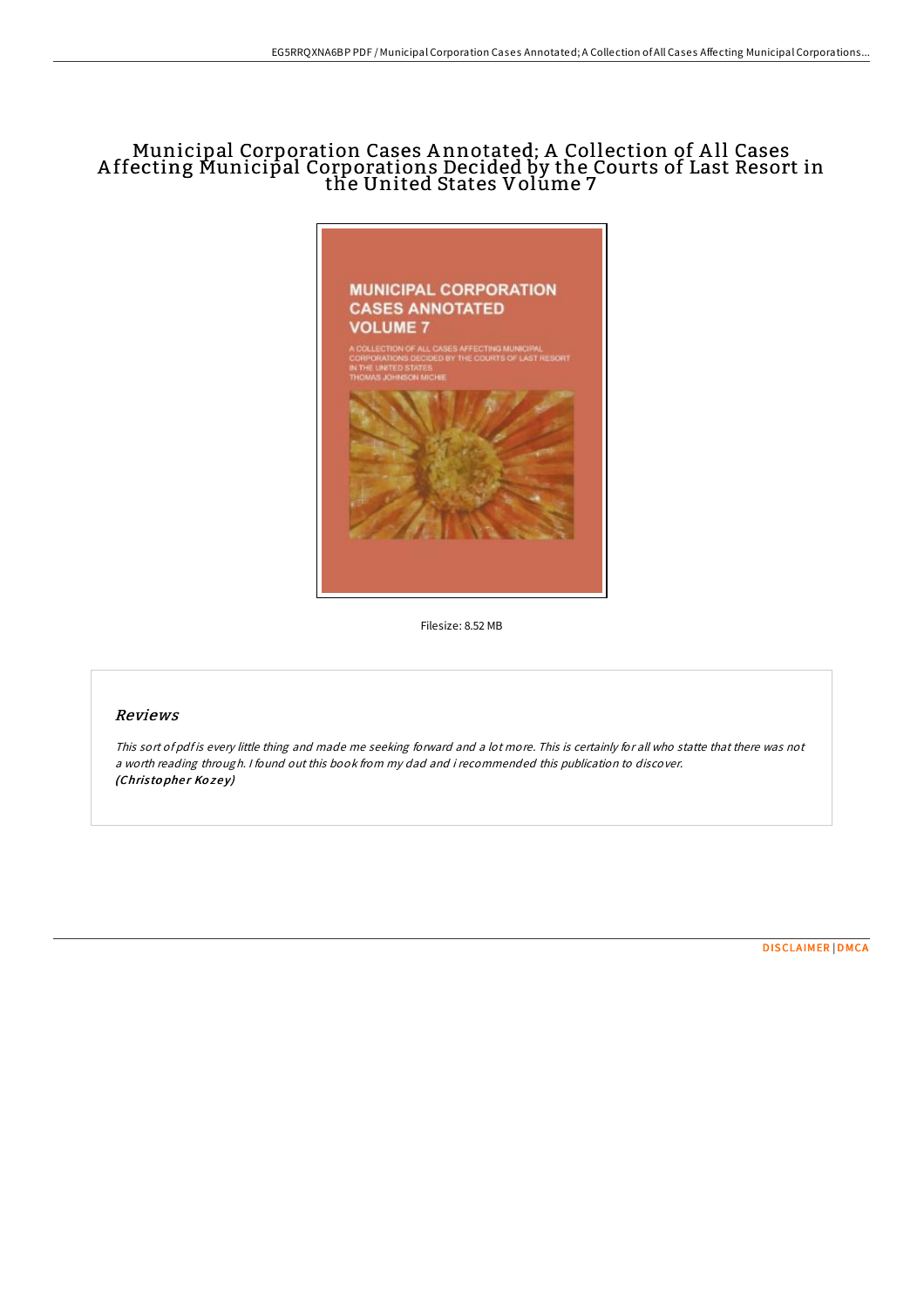## MUNICIPAL CORPORATION CASES ANNOTATED; A COLLECTION OF ALL CASES AFFECTING MUNICIPAL CORPORATIONS DECIDED BY THE COURTS OF LAST RESORT IN THE UNITED STATES VOLUME 7



To download Municipal Corporation Cases Annotated; A Collection of All Cases Affecting Municipal Corporations Decided by the Courts of Last Resort in the United States Volume 7 PDF, remember to click the button listed below and save the ebook or get access to additional information that are relevant to MUNICIPAL CORPORATION CASES ANNOTATED; A COLLECTION OF ALL CASES AFFECTING MUNICIPAL CORPORATIONS DECIDED BY THE COURTS OF LAST RESORT IN THE UNITED STATES VOLUME 7 ebook.

Rarebooksclub.com, United States, 2013. Paperback. Book Condition: New. 246 x 189 mm. Language: English . Brand New Book \*\*\*\*\* Print on Demand \*\*\*\*\*.This historic book may have numerous typos and missing text. Purchasers can usually download a free scanned copy of the original book (without typos) from the publisher. Not indexed. Not illustrated. 1902 edition. Excerpt: .whose income is from \$1,000 to \$2,000, each, \$7.50. It is further ordered, adjudged, and decreed that the summons and complaint herein be, and hereby is, dismissed as to all of the plaintiffs, saving and excepting such of the plaintiffs as are affected by the foregoing order and judgment, but as to such plaintiffs coming within Hill 1/. City Council of Abbeville the relief adjudged it is retained; further, that each and all of the restraining orders heretofore granted in this action be, and hereby are, revoked, vacated, and discharged, except as the same are made perpetual by the judgment herein; and it is further ordered that each of the parties hereto pay his or its own costs and disbursements. Frank B. Gary and Wm. N. Graydon, for appellants. M. P. De Bruhl, for respondent. TOWNSEND, J. This action was commenced by the plaintifl for himself and all others who would join as plaintifls to enjoin the enforcement of a certain ordinance passed by the city council of Abbeville on the 13th of June, 1899, on the ground that it was illegal, null and void, and unconstitutional. AKer the original complaint had been served, and a temporary injunction issued, several parties came in and were made parties by order of court. An amended complaint was then served setting out the ordinance in question as originally passed. The defendant then served its answer, alleging that since the serving of the original complaint the ordinance in...

 $\Box$ Read [Municipal](http://almighty24.tech/municipal-corporation-cases-annotated-a-collecti.html) Corporation Cases Annotated; A Collection of All Cases Affecting Municipal Corporations Decided by the Courts of Last Resort in the United States Volume 7 Online

Download PDF [Municipal](http://almighty24.tech/municipal-corporation-cases-annotated-a-collecti.html) Corporation Cases Annotated: A Collection of All Cases Affecting Municipal Corporations Decided by the Courts of Last Resort in the United States Volume 7